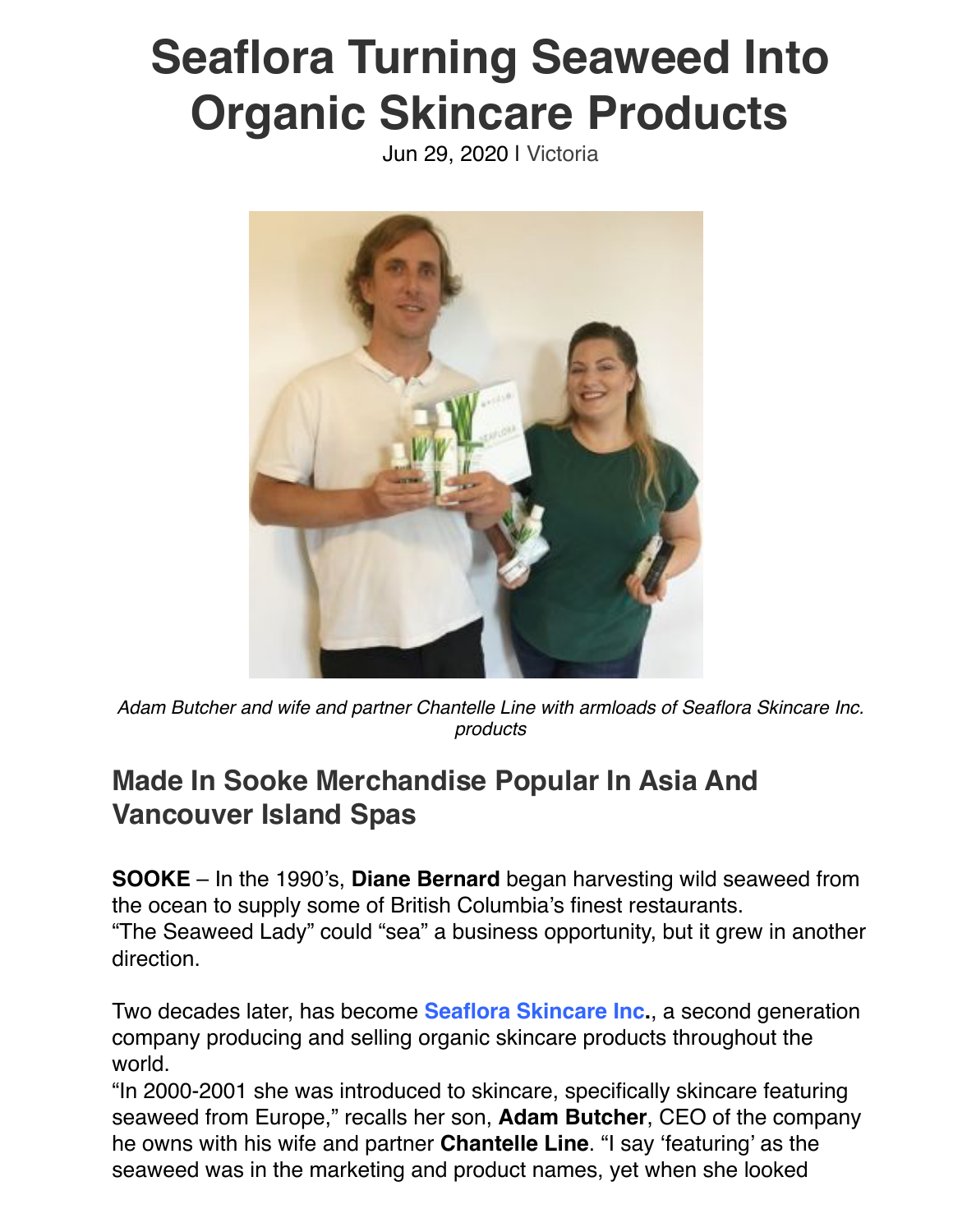closer at the ingredients in these products she found there was in-fact very little seaweed in them at all.

"There was nothing available in terms of organic non-toxic seaweed skincare. . .my mother saw a niche in one of the most saturated and competitive industries on earth that hadn't been filled yet. She saw an opportunity to create a wholesome, organic, wild-harvested seaweed skincare brand."

Bernard envisioned a line of products where seaweed was the main ingredient, the active ingredient in a skincare brand that captured the nutritional value of raw, organic seaweeds from Vancouver Island's West Coast for local and international markets.

Seaflora has since become the first company in the history of the United States Department of Agriculture to certify seaweeds as "organic", and Bernard has been credited with starting a whole new "sea change" in the health and wellness industry by introducing certified organic seaweed skincare to spas across the country.

**Butcher** works out of Seaflora's head office and manufacturing facility in Sooke, where all products in the brand are formulated from raw ingredients into ready-for-market sales. When Bernard started out, Butcher was a teenager and one of his summer jobs was harvesting seaweed and getting it to Executive Chefs. He has worked full-time in the business since 2012. Butcher states that seaweed is superior to land plants.

"Seaweeds are not only different from land plants, they are better," he notes. "Seaweeds are 'macrophytic', which means they are plant-like organisms that live exclusively in the ocean along our continental coastlines. Although, some look similar to land plants, seaweeds are unique life forms."

Because of that, seaweeds are beneficial ingredients for the whole body and in particular, for the body's largest organ, the skin.

"Seaweeds are among the richest natural sources of novel bioactive compounds known to be beneficial to human skin as well as being incredibly rich in vitamins, seaweed protein is a source of all amino acids and their mineral content is higher than that of all land plants," he observes.

Butcher says that applied topically, seaweeds aid in moisture retention, enhance skin elasticity, provide anti-inflammatory effects, improve blood and lymph circulation, stimulate healthy cellular metabolism.

Bernard created skincare formulas 20 years ago that are still found in Seaflora products, including Seaweed Body Gel, Wild Sea Kelp Body Lotion, Ocean Botanical Iridaea Exfoliator, Sea Foam Cleansing Concentrate, Potent Seaweed Serum and Sea Splash Toner.

Seaflora products are used at the **Drift Spa** in Ucluelet's **Black Rock Oceanfront Resort**, **Ancient Cedars Spa** at the **Wickaninnish Inn** in Tofino, **Island Currents Spa** at **Sonora Resort**, **Willow Stream Spa** at the **Fairmont Empress Hotel** in Victoria, and in the **CHI Spa** at **Shangri-la Hotel Vancouver**.